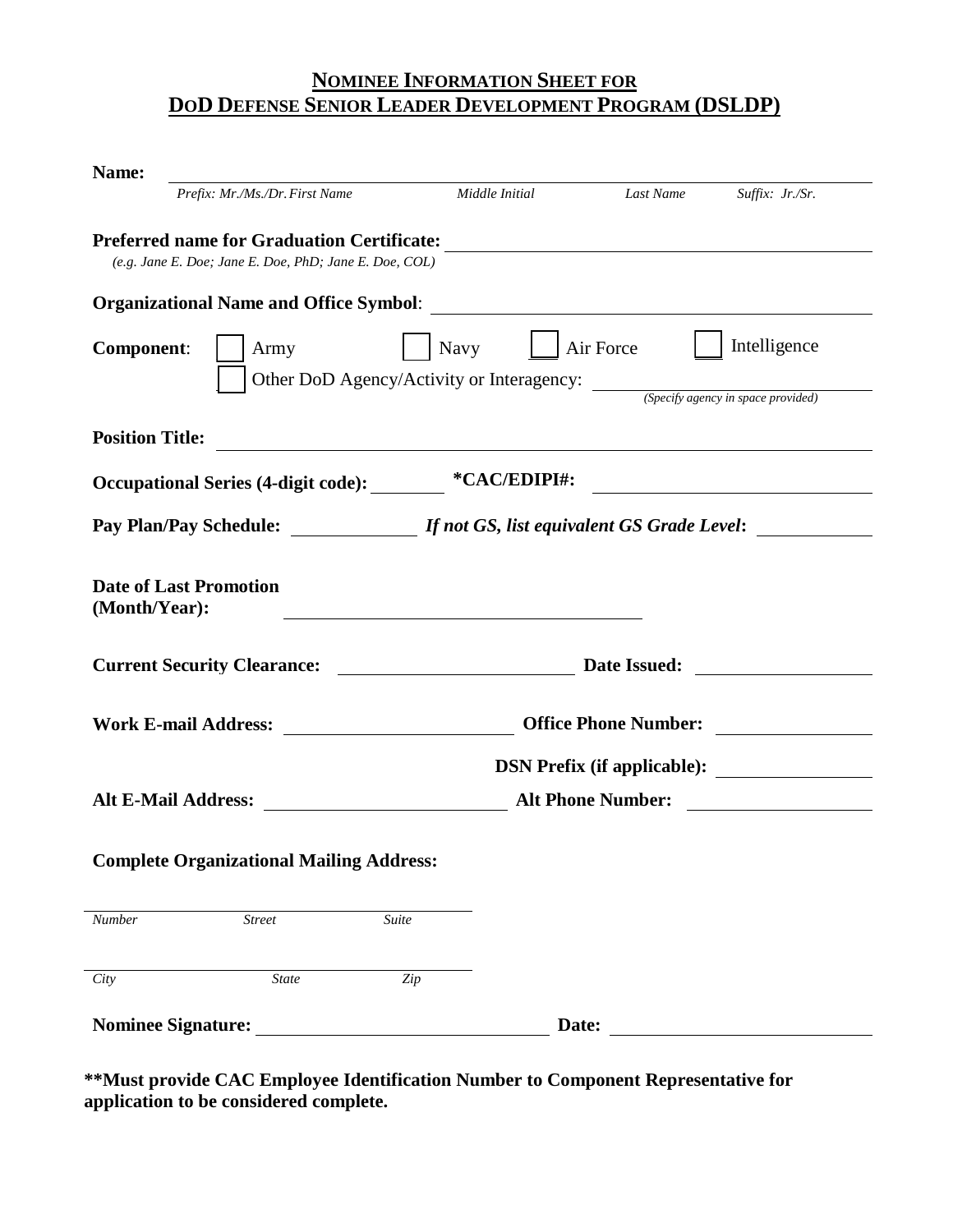## **NOMINEE INFORMATION SHEET FOR DOD DEFENSE SENIOR LEADER DEVELOPMENT PROGRAM (DSLDP)**

|       | <b>Managerial/Supervisory Experience</b>                                                                 |
|-------|----------------------------------------------------------------------------------------------------------|
|       | Are you currently a manager or supervisor? $\Box$ Yes $\Box$ No                                          |
|       | If no, have you ever been a manager or supervisor? $\Box$ Yes $\Box$ No<br>Year last managed/supervised: |
| Years | If yes, how long have you been/were you a manager or supervisor (total number of years)?                 |

**How many people do/did you manage or supervise?** \_\_\_\_\_\_

## **Senior-level Professional Military Education**

Below Rank order only your TOP 3 preferred PME schools. *(You are ineligible to select a PME school from the employing Component; e.g. Army participants are ineligible to attend the Army War College).*

| <b>School</b>               | <b>Preferred Rank</b> |  |  |
|-----------------------------|-----------------------|--|--|
| Army War College            |                       |  |  |
| Air War College             |                       |  |  |
| Eisenhower School           |                       |  |  |
| <b>National War College</b> |                       |  |  |
| Navy War College            |                       |  |  |

## **Executive Core Qualifications**

## **Guidance for Nominees**

When preparing ECQ write-ups, please cite specific and current examples of accomplishments and reflect a level of proficiency in each as would be expected of high performing senior civilian leaders in DoD.

The Challenge-Context-Action-Result (CCAR) Model **must** be used in preparing ECQ descriptions. The CCAR model involves these components:

**Challenge:** Describe a specific problem or goal.

**Context:** Place the example in its context, i.e., describe the individuals and groups you worked with, and/or the environment in which you worked, to tackle a particular challenge. Explain the complexity of the situation.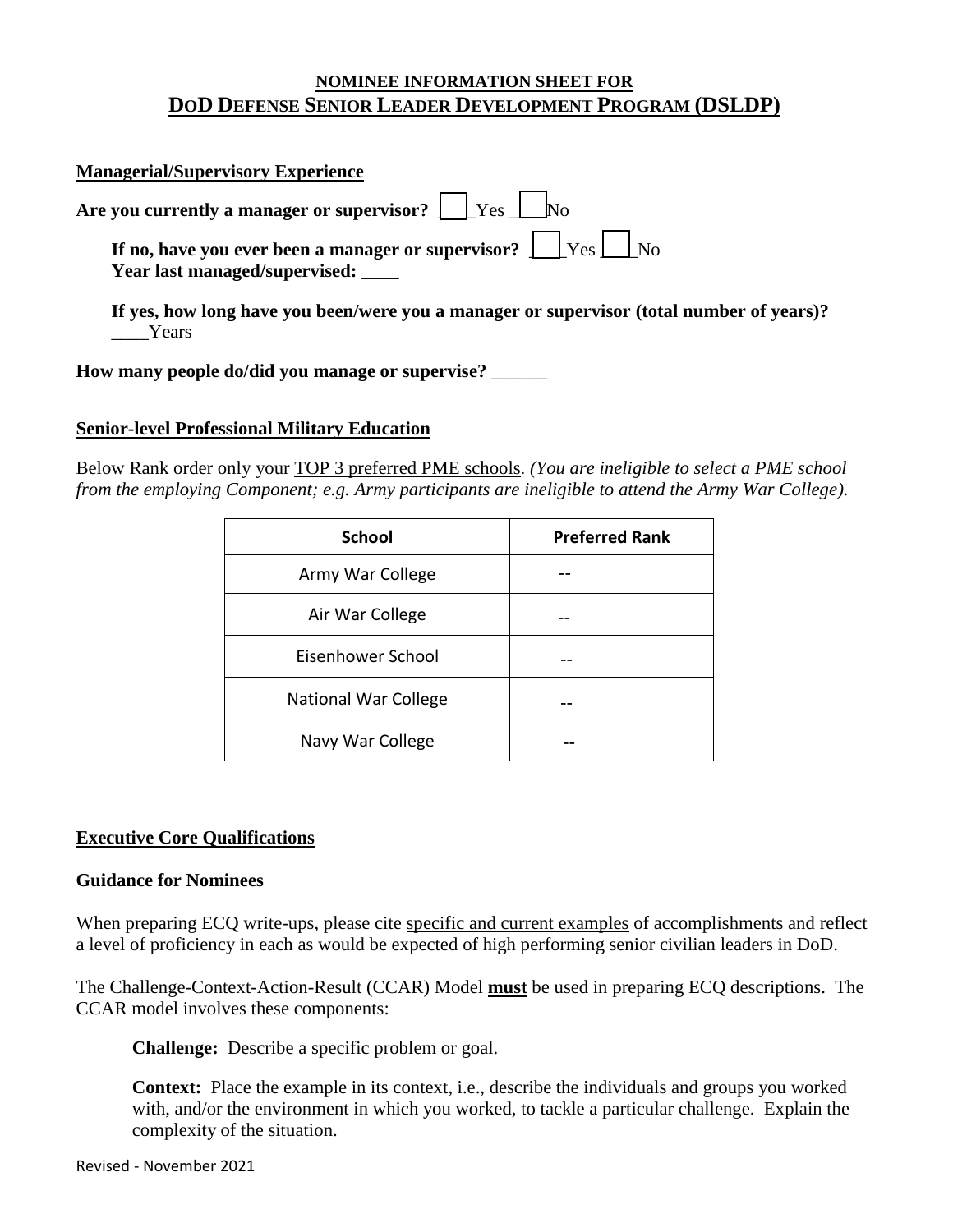## **NOMINEE INFORMATION SHEET FOR DOD DEFENSE SENIOR LEADER DEVELOPMENT PROGRAM (DSLDP)**

**Action:** Discuss the specific actions you took to address the challenge.

**Result:** Give specific examples of the results of your actions to demonstrate the quality and effectiveness of your leadership skills.

While each ECQ narrative should be written in paragraph format, the CCAR approach must be evident in those narratives. **Write-ups are limited to four pages total for all ECQs (**Fundamental Competencies are cross-cutting, they should be addressed over the complete ECQ narrative).

Also, please adhere to the following:

- Use Times New Roman font, size 12
- Be clear and concise
- Write in the first person
- Write with the audience in mind: i.e., your supervisor, organization leadership, Component, DSLDP Program Manager and an executive-level Selection Board
- Spell out all acronyms the first time used
- For achievements and results, focus on recent examples
- Avoid repeating the same accomplishment for different write-ups
- Describe recent education and training that enhanced your skills in each element
- Avoid personal beliefs or philosophies
- If possible, quantify accomplishments/results
- Use the CCAR model while developing the write-ups, but do not annotate specific statements with the four headings (Challenge, Context, Action or Result)

Write-ups are to cover the 5 core ECQs, as well as the fundamental competency grouping. It is not necessary to address each sub-competency directly as long as the narrative shows proficiency of the competencies.

## **Additional Attachments**

- **Most recent performance appraisals**
- **Transcripts for baccalaureate or higher degree, from an accredited institution (legible unofficial copies are acceptable). Only the most recent transcript is required.**

 **I certify that all information contained in this application is true and accurate to the best of my knowledge. I also understand that a reasonable degree of functional, organizational and geographical mobility is expected in order to participate in the program.**

\_\_\_\_\_\_\_\_\_\_\_\_\_\_\_\_\_\_\_\_\_\_\_\_\_\_\_\_\_\_\_\_\_\_\_\_\_\_\_\_\_\_\_\_\_\_\_\_\_\_\_\_\_ \_\_\_\_\_\_\_\_\_\_\_\_\_\_\_\_\_

Nominee's Signature Date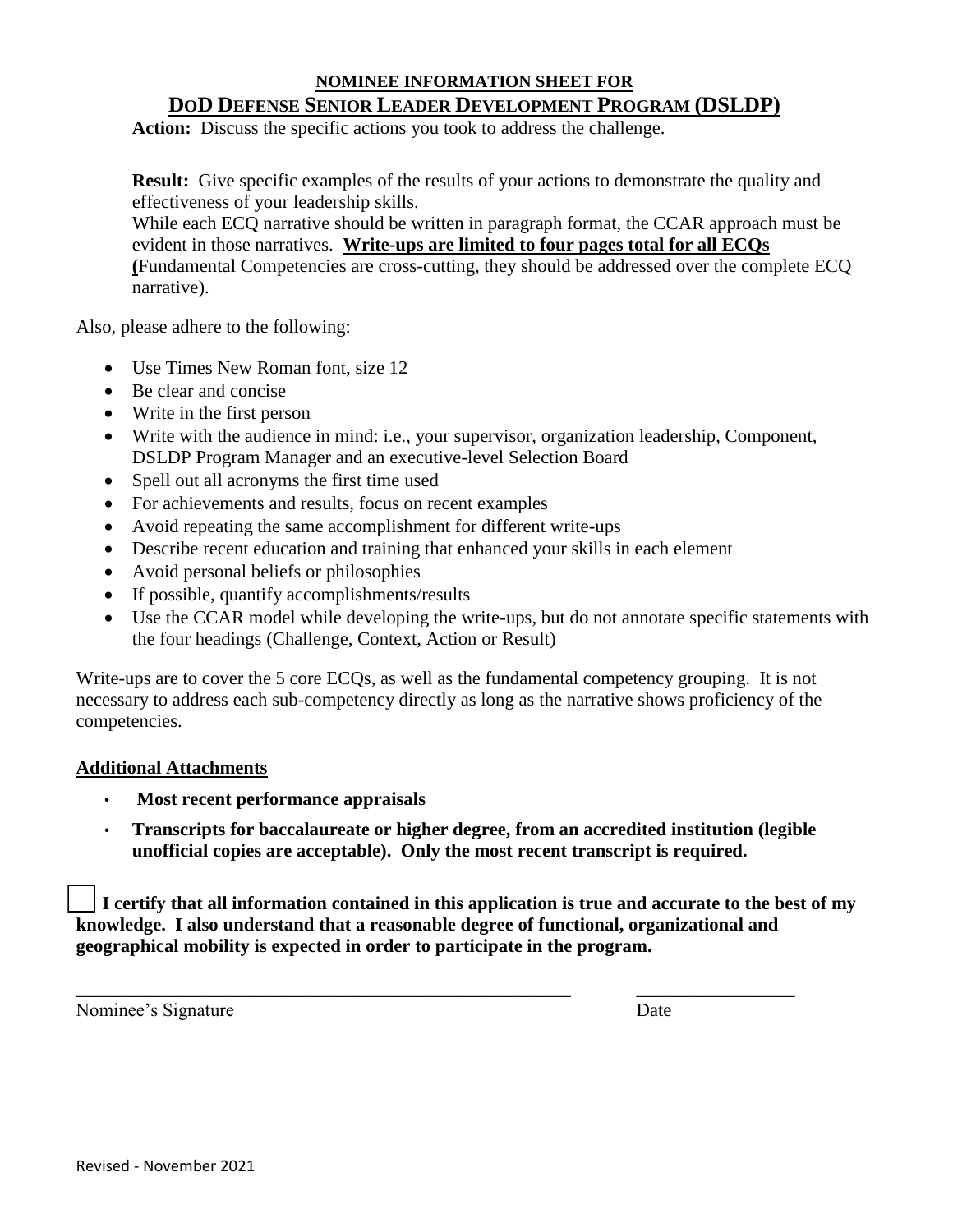## **STATEMENT OF INTEREST FOR DOD DEFENSE SENIOR LEADER DEVELOPMENT PROGRAM (DSLDP)**

The Statement of Interest should not repeat information in the resume, information sheet, or other supplemental materials required for specified program. Rather, it should focus on why you should be selected as a participant in the *DoD Defense Senior Leader Development Program*.

Address, in 500 words or less, the following:

- what you consider to be your major strengths and qualifications for the program
- the contributions you will add/bring to the program
- how attending the program fits into your professional career development plan
- the return on investment to your Component/organization and to the Department of Defense
- reason for requesting the desired PME school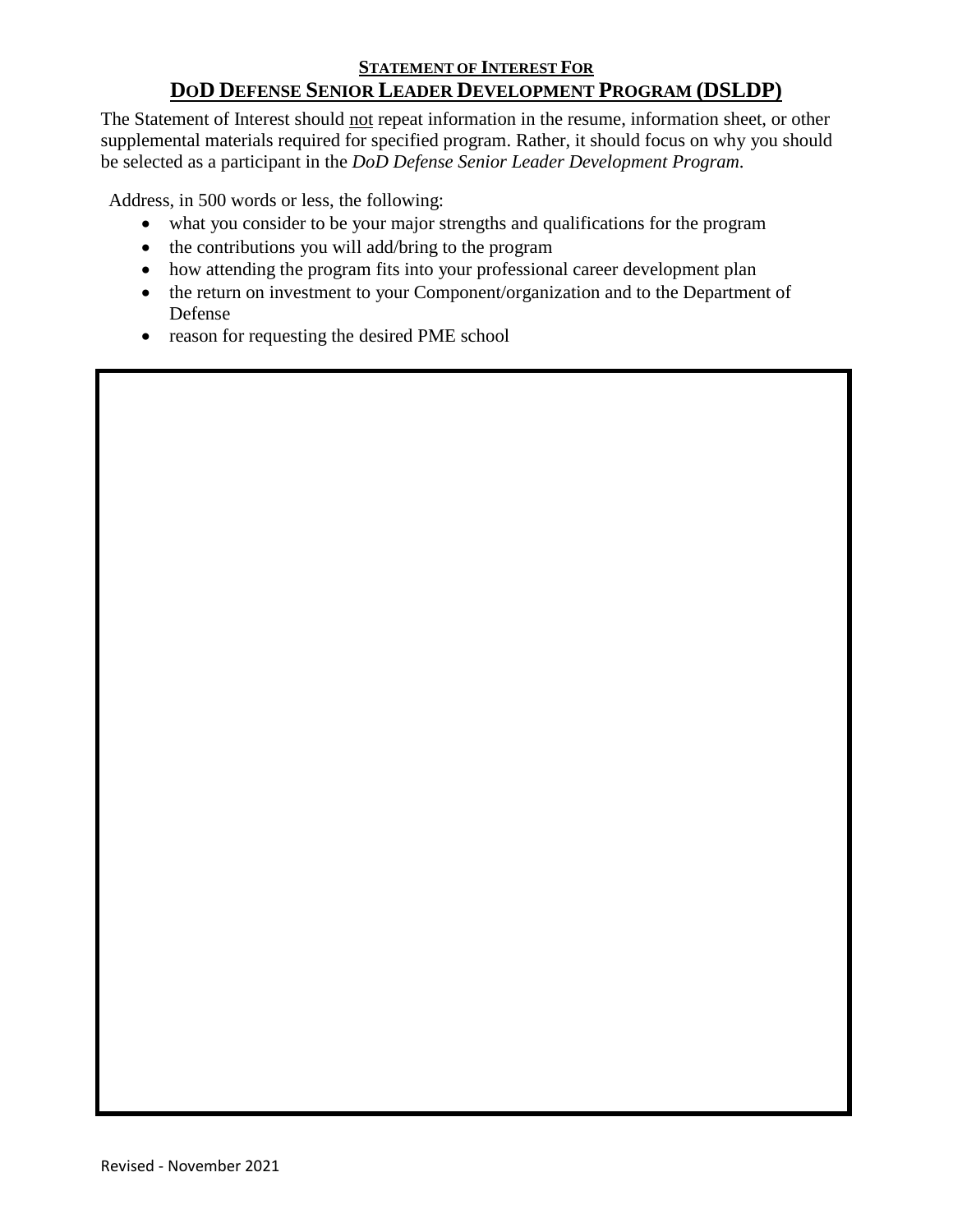## **SUPERVISORY ASSESSMENT DOD DEFENSE SENIOR LEADER DEVELOPMENT PROGRAM**

*This part is to be completed by the nominee's immediate supervisor who is thoroughly familiar with his/her performance in order to assess his/her leadership potential.*

| <b>Nominee's Name:</b>                                                         |
|--------------------------------------------------------------------------------|
| <b>Current Position:</b>                                                       |
| Current Position level: Employee Γαινιστικό Στραπ Leader Γαινιστικό Συρετνίειο |

Please rate the nominee's PROFICIENCY in each of the following Executive Corp Qualifications (this information is used only to obtain a "before and after" snapshot of the nominee):

| <b>Executive Corp Qualifications</b>                                                                                                                                                                                                                                                                                                                   | <b>Current Proficiency</b>               |                         |                                                            |
|--------------------------------------------------------------------------------------------------------------------------------------------------------------------------------------------------------------------------------------------------------------------------------------------------------------------------------------------------------|------------------------------------------|-------------------------|------------------------------------------------------------|
|                                                                                                                                                                                                                                                                                                                                                        | <b>Needs</b><br>Development <sup>1</sup> | Proficient <sup>2</sup> | Outstanding/<br><b>A Personal</b><br>Strength <sup>3</sup> |
| <b>Fundamental competencies – Are the foundation for</b><br>success in all other competencies. Includes Interpersonal<br>skills, Integrity/Honesty, Written Communication, Oral<br>Communication, Continual Learning, Public Service<br>Motivation.                                                                                                    |                                          |                         |                                                            |
| <b>Leading Change - Involves the ability to bring about</b><br>strategic change, both within and outside the organization,<br>to meet organizational goals. Inherent to this competency<br>is the ability to establish an organizational vision and to<br>implement it in a continuously changing environment.                                         |                                          |                         |                                                            |
| <b>Leading People - Involves the ability to lead people</b><br>toward meeting the organization's vision, mission, and<br>goals. Inherent to this competency is the ability to provide<br>an inclusive workplace that fosters the development of<br>others, facilitates cooperation and teamwork, and supports<br>constructive resolution of conflicts. |                                          |                         |                                                            |
| <b>Results Driven - Involves the ability to meet</b><br>organizational goals and customer expectations. Inherent<br>to this competency is the ability to make decisions that<br>produce high-quality results by applying technical<br>knowledge, analyzing problems and calculating risks.                                                             |                                          |                         |                                                            |
| <b>Business Acumen - Involves the ability to manage</b><br>human, financial, and information resources strategically.                                                                                                                                                                                                                                  |                                          |                         |                                                            |
| <b>Building Coalitions - Involves the ability to build</b><br>coalitions internally and with other Federal agencies, State<br>and local governments, nonprofit and private sector<br>organizations, foreign governments, or international<br>organizations to achieve common goals.                                                                    |                                          |                         |                                                            |

 $\overline{a}$  $<sup>1</sup>$  Applies the competencies in somewhat difficult situations; requires frequent guidance.</sup>

<sup>&</sup>lt;sup>2</sup> Applies the competencies in difficult situations; requires only occasional guidance.

Revised - November 2021 <sup>3</sup> Applies the competencies in exceptionally difficult situations; serves as a key resource and advises others.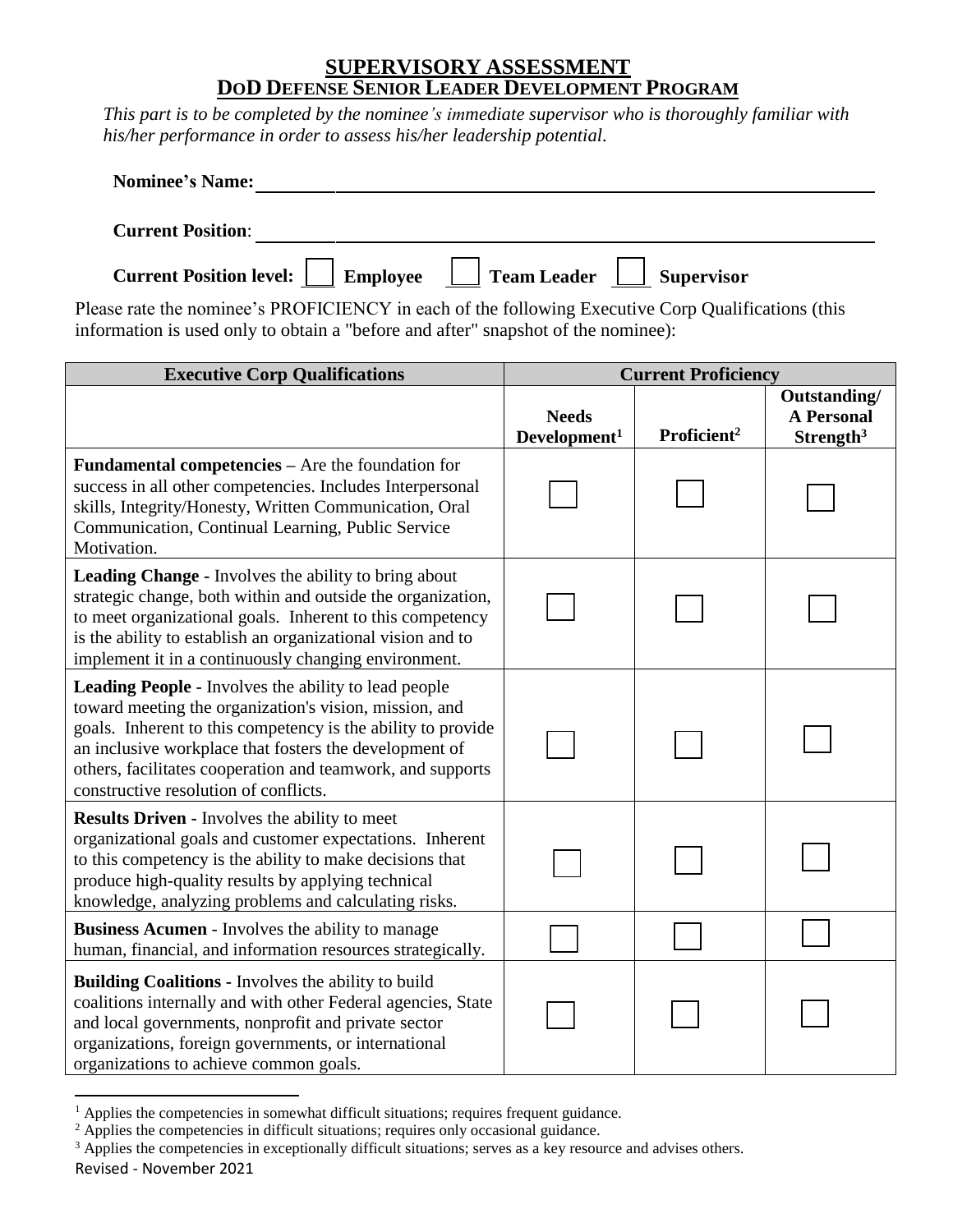## **SUPERVISORY ASSESSMENT DOD DEFENSE SENIOR LEADER DEVELOPMENT PROGRAM**

### **Supervisory Narrative**

In 250 words or less, provide a narrative that cites your unique perspective on the nominee's proficiencies indicated above.

## **Supervisory and Leadership Endorsement**

Based on my personal experience and discussions with this nominee, knowledge of his/her current/past performance, and review of his/her application package, this nominee is ready to participate in this program.

| <b>Immediate Supervisor Title:</b>    |      |
|---------------------------------------|------|
| <b>Immediate Supervisor E-mail:</b>   |      |
| <b>Immediate Supervisor Phone:</b>    |      |
|                                       |      |
| <b>Immediate Supervisor Signature</b> | Date |
|                                       |      |
|                                       |      |
| <b>Second Level Supervisor Title:</b> |      |
|                                       |      |
|                                       |      |
| Second Level Supervisor Signature     | Date |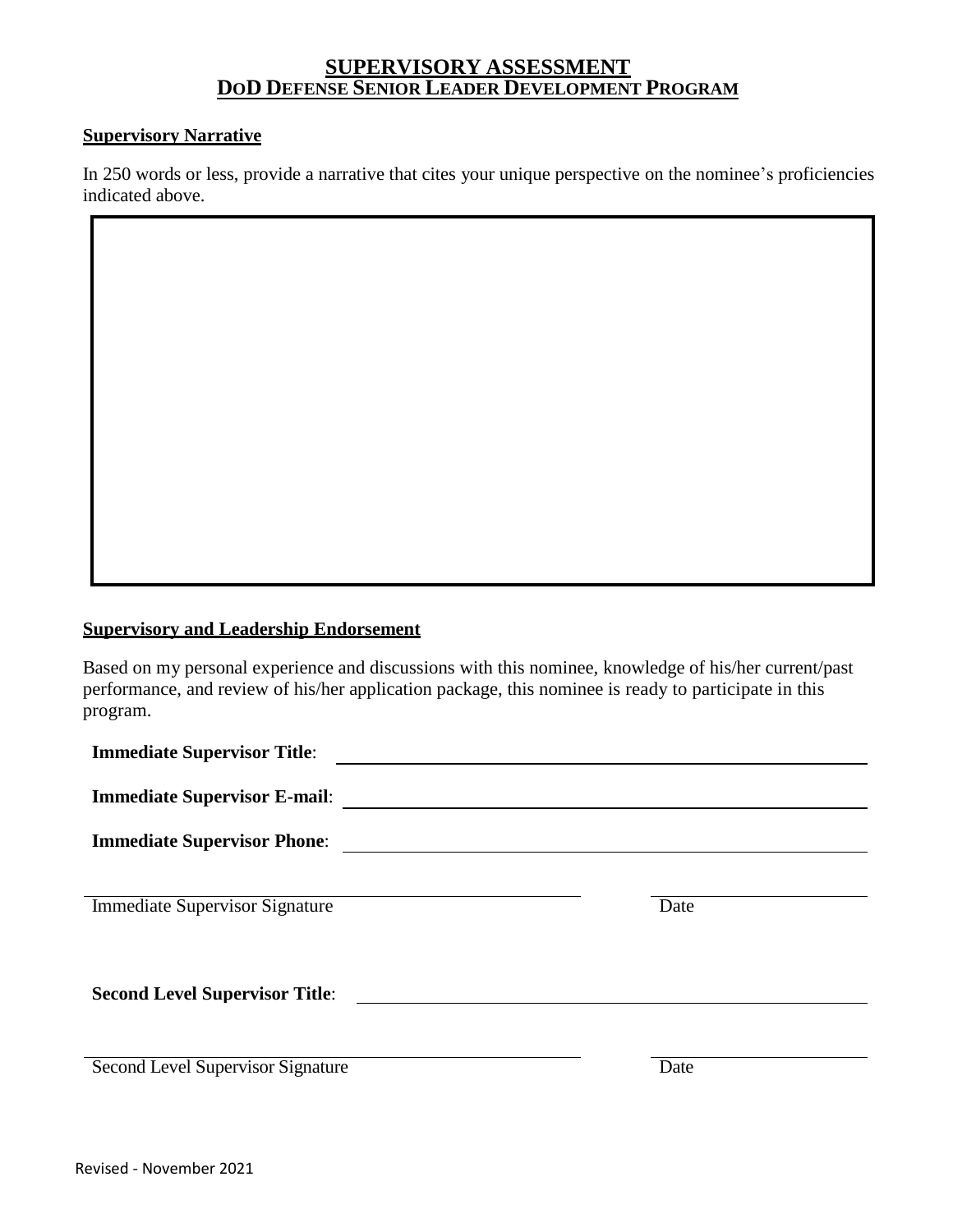## **SUPERVISORY ASSESSMENT DOD DEFENSE SENIOR LEADER DEVELOPMENT PROGRAM**

*Additional Organization/Activity Endorsement* (required only if the second level supervisor is not SES or General/Flag Officer level):

**Executive Title**:

Executive Signature Date

**Understanding of Program Requirements**

 **I have read and understand the DSLDP program requirements and acknowledge some requirements may involve time during regular duty hours to complete. I have also spoken with my organizational/Component leadership to ensure they understand these requirements as well.**

Nominee Signature Date

Supervisor's Signature Date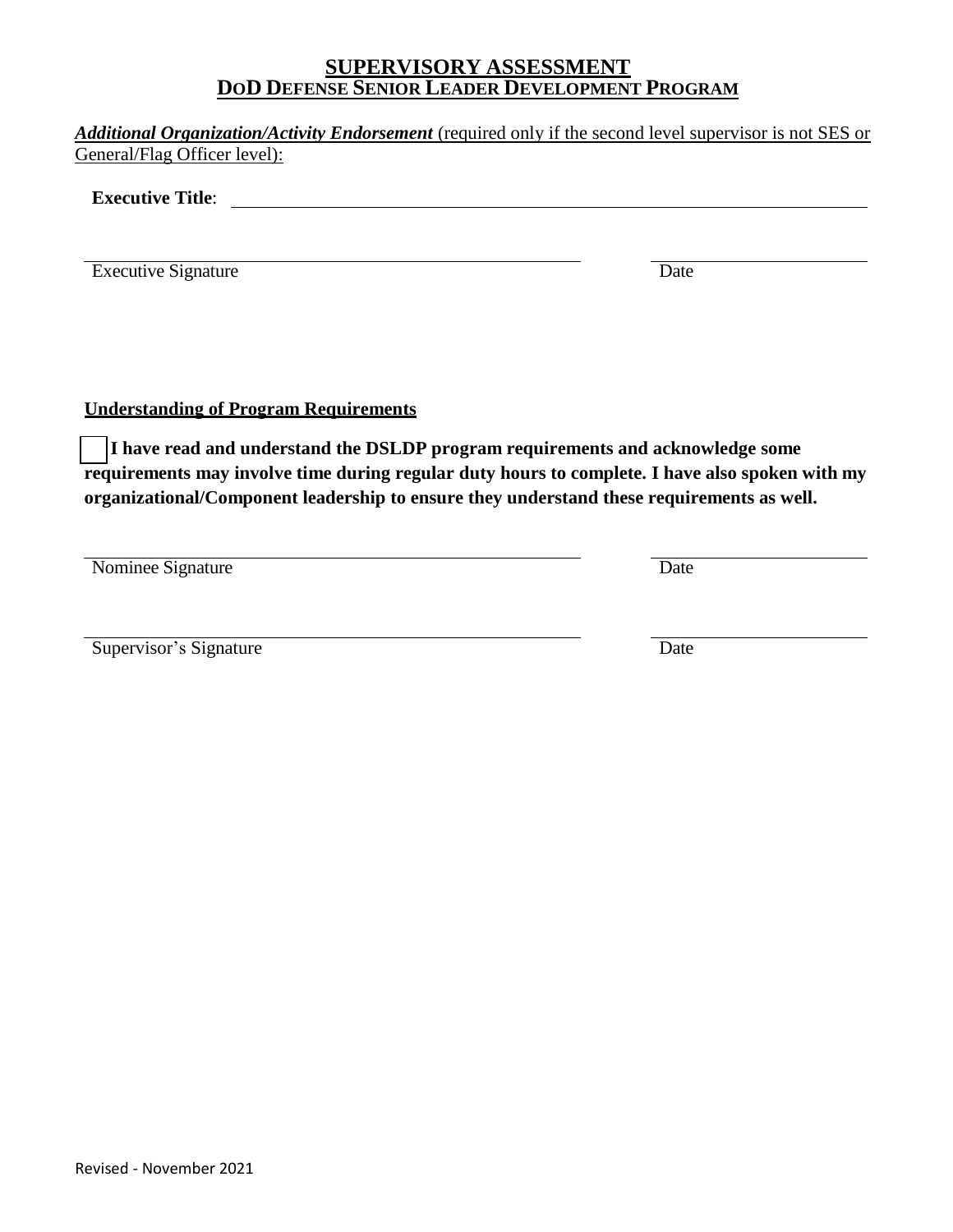## **DOD DEFENSE SENIOR LEADER DEVELOPMENT PROGRAM**

## **BIOGRAPHY SAMPLE**

## **Name Title Component/Organization**

*<Insert a One Paragraph Narrative beginning here>*

**CAREER CHRONOLOGY:**

- $\bullet$
- $\bullet$
- $\bullet$

**COLLEGE:**

- $\bullet$
- $\bullet$
- $\bullet$

**SIGNIFICANT TRAINING:**

- $\bullet$
- $\bullet$
- $\bullet$

**CERTIFICATIONS:**

- $\bullet$
- $\bullet$
- $\blacksquare$

**AWARDS AND HONORS:**

- $\bullet$
- $\bullet$
- $\bullet$

**PROFESSIONAL MEMBERSHIPS AND ASSOCIATIONS:**

- $\bullet$
- $\bullet$
- 
- $\bullet$